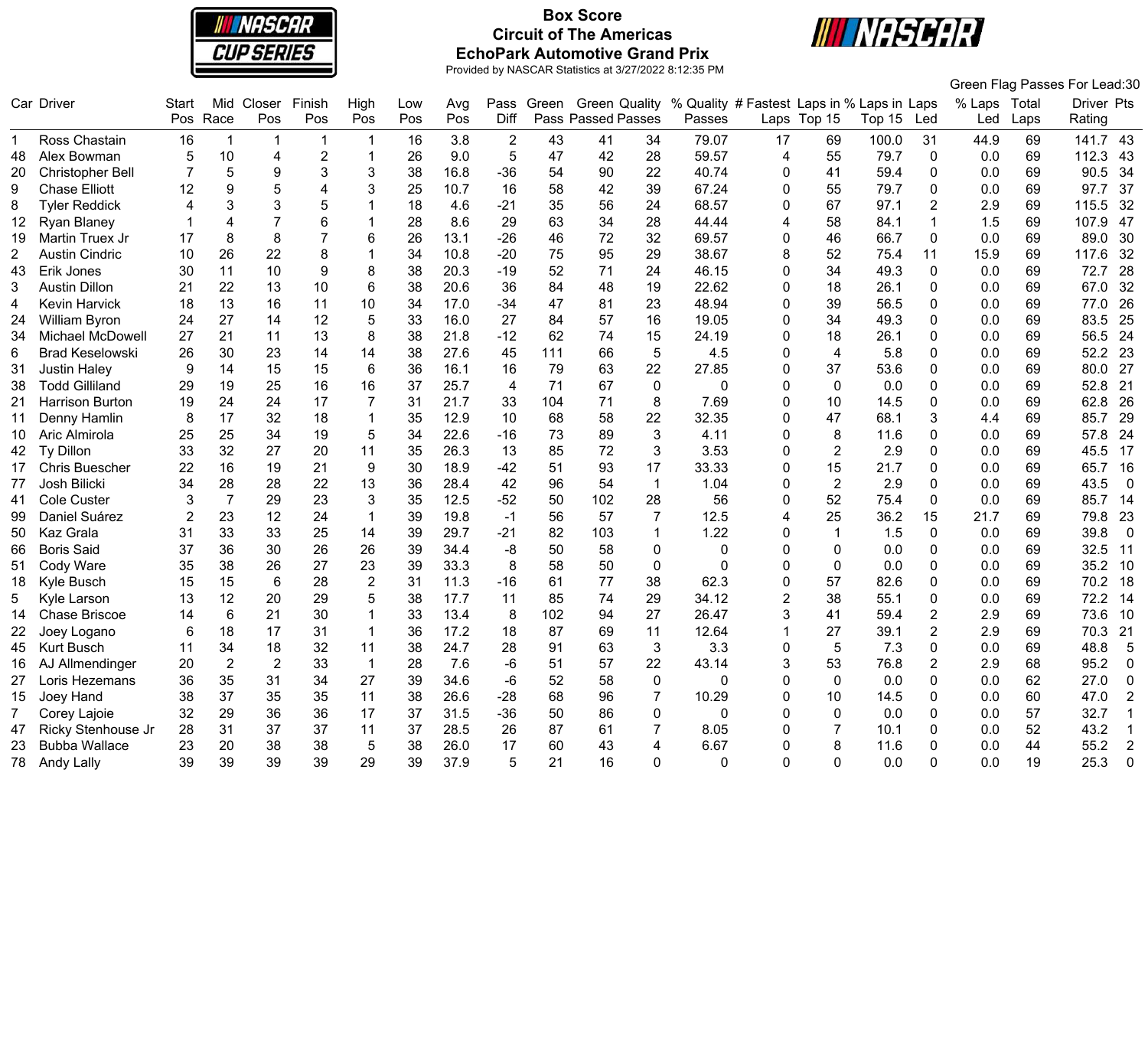**NASCAR CUP SERIES** 

#### **Average Running Position Circuit of The Americas EchoPark Automotive Grand Prix**



| Rank Car |                | <b>Driver</b>           | Team                                      | Finish Pos.    | Average Pos |
|----------|----------------|-------------------------|-------------------------------------------|----------------|-------------|
| 1        | $\mathbf{1}$   | Ross Chastain           | ONX Homes / iFly                          | 1              | 3.81        |
| 2        | 8              | <b>Tyler Reddick</b>    | 3CHI                                      | 5              | 4.58        |
| 3        | 16             | AJ Allmendinger         | <b>Action Industries</b>                  | 33             | 7.58        |
| 4        | 12             | Ryan Blaney             | Menards\Richmond Water Heaters            | $\,6$          | 8.59        |
| 5        | 48             | Alex Bowman             | Ally                                      | $\overline{c}$ | 8.97        |
| 6        | 9              | <b>Chase Elliott</b>    | Llumar                                    | 4              | 10.67       |
| 7        | $\overline{2}$ | <b>Austin Cindric</b>   | <b>Discount Tire</b>                      | 8              | 10.75       |
| 8        | 18             | Kyle Busch              | <b>Skittles Lime is Back</b>              | 28             | 11.33       |
| 9        | 41             | Cole Custer             | One Cure                                  | 23             | 12.51       |
| 10       | 11             | Denny Hamlin            | <b>FedEx Ground</b>                       | 18             | 12.88       |
| 11       | 19             | Martin Truex Jr         | <b>Bass Pro Shops</b>                     | 7              | 13.13       |
| 12       | 14             | <b>Chase Briscoe</b>    | <b>Mahindra Tractors</b>                  | 30             | 13.35       |
| 13       | 24             | William Byron           | RaptorTough.com                           | 12             | 16.01       |
| 14       | 31             | <b>Justin Haley</b>     | LeafFilter Gutter Protection              | 15             | 16.09       |
| 15       | 20             | <b>Christopher Bell</b> | <b>DEWALT</b>                             | 3              | 16.84       |
| 16       | $\overline{4}$ | <b>Kevin Harvick</b>    | Gearwrench                                | 11             | 16.97       |
| 17       | 22             | Joey Logano             | <b>Shell Pennzoil</b>                     | 31             | 17.19       |
| 18       | 5              | Kyle Larson             | HendrickCars.com                          | 29             | 17.72       |
| 19       | 17             | <b>Chris Buescher</b>   | Fifth Third Bank                          | 21             | 18.90       |
| 20       | 99             | Daniel Suárez           | CommScope                                 | 24             | 19.80       |
| 21       | 43             | Erik Jones              | FOCUSfactor                               | 9              | 20.30       |
| 22       | 3              | <b>Austin Dillon</b>    | <b>Bennett</b>                            | 10             | 20.62       |
| 23       | 21             | Harrison Burton         | Freightliner                              | 17             | 21.71       |
| 24       | 34             | <b>Michael McDowell</b> | Love's Travel Stops                       | 13             | 21.81       |
| 25       | 10             | Aric Almirola           | Rush \ Mobil Delvac 1                     | 19             | 22.61       |
| 26       | 45             | <b>Kurt Busch</b>       | <b>Monster Energy</b>                     | 32             | 24.72       |
| 27       | 38             | <b>Todd Gilliland</b>   | Boot Barn                                 | 16             | 25.65       |
| 28       | 23             | <b>Bubba Wallace</b>    | Leidos                                    | 38             | 26.01       |
| 29       | 42             | Ty Dillon               | chevyliners.com                           | 20             | 26.33       |
| 30       | 15             | Joey Hand               | Ford Pass Rewards Visa Ford               | 35             | 26.64       |
| 31       | $6\phantom{1}$ | <b>Brad Keselowski</b>  | <b>Wyndham Rewards</b>                    | 14             | 27.64       |
| 32       | 77             | Josh Bilicki            | Zeigler Auto Group                        | 22             | 28.35       |
| 33       | 47             | Ricky Stenhouse Jr      | SunnyD                                    | 37             | 28.49       |
| 34       | 50             | Kaz Grala               | <b>Pit Viper Sunglasses</b>               | 25             | 29.68       |
| 35       | $\overline{7}$ | Corey Lajoie            | <b>Schluter Systems</b>                   | 36             | 31.48       |
| 36       | 51             | Cody Ware               | Nurtec ODT Ford                           | 27             | 33.33       |
| 37       | 66             | <b>Boris Said</b>       | Bumper.com                                | 26             | 34.39       |
| 38       | 27             | Loris Hezemans          | <b>Hezeberg Systems</b>                   | 34             | 34.62       |
| 39       | 78             | <b>Andy Lally</b>       | Surface Sunscreen/MaintenanceSupplies.com | 39             | 37.91       |
|          |                |                         |                                           |                |             |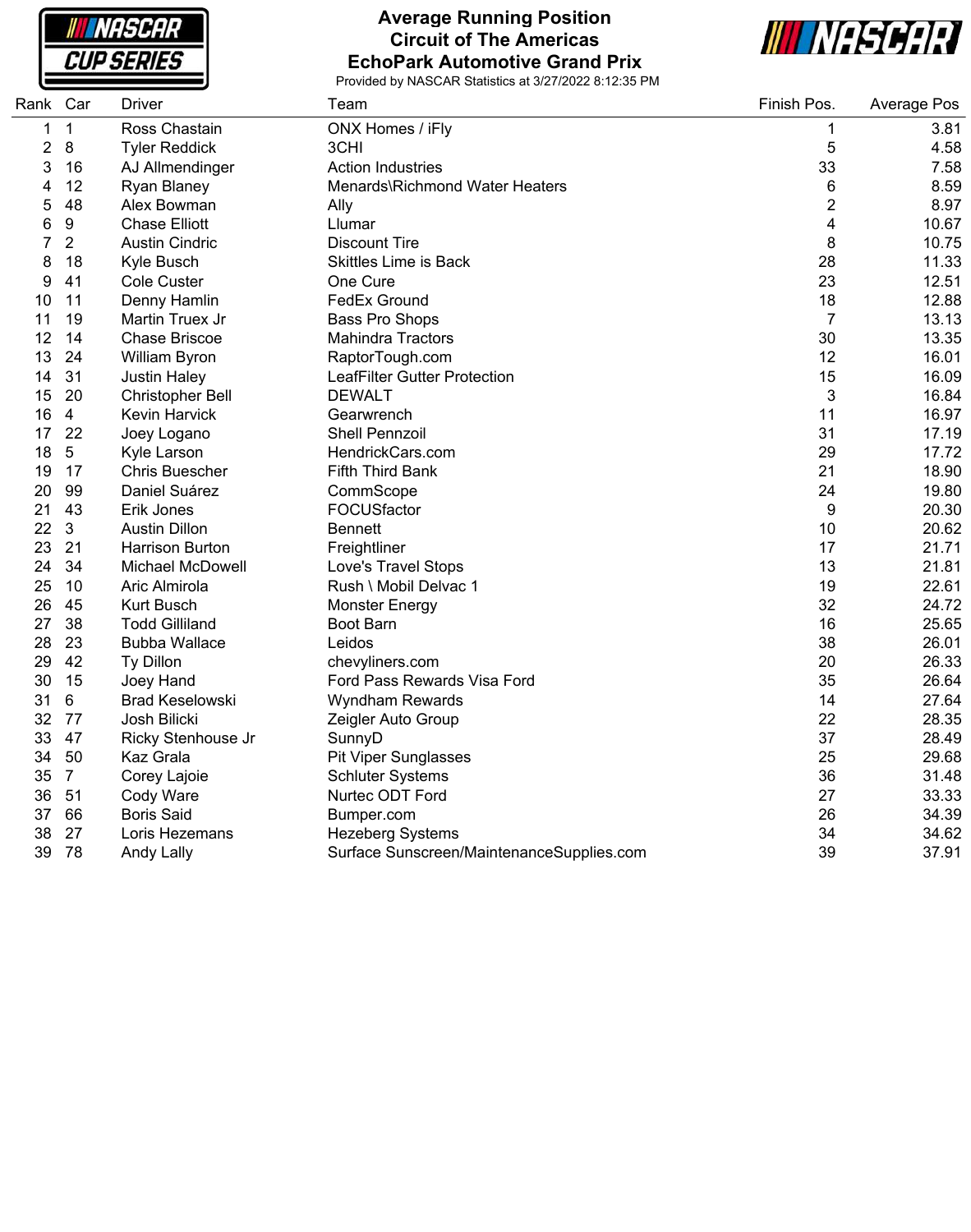**INASCAR CUP SERIES** 

## **Closers Circuit of The Americas EchoPark Automotive Grand Prix**



| Rank Car |                 | <b>Driver</b>           | Team                           | Closing Pos.   | Finish Pos.               | Gained           |
|----------|-----------------|-------------------------|--------------------------------|----------------|---------------------------|------------------|
| 1        | 10              | Aric Almirola           | Rush \ Mobil Delvac 1          | 34             | 19                        | 15               |
| 2        | $\overline{2}$  | <b>Austin Cindric</b>   | <b>Discount Tire</b>           | 22             | 8                         | 14               |
| 3        | 11              | Denny Hamlin            | FedEx Ground                   | 32             | 18                        | 14               |
| 4        | $6\phantom{1}6$ | <b>Brad Keselowski</b>  | <b>Wyndham Rewards</b>         | 23             | 14                        | 9                |
| 5        | 38              | <b>Todd Gilliland</b>   | Boot Barn                      | 25             | 16                        | $\boldsymbol{9}$ |
| 6        | 50              | <b>Kaz Grala</b>        | <b>Pit Viper Sunglasses</b>    | 33             | 25                        | 8                |
| 7        | 21              | <b>Harrison Burton</b>  | Freightliner                   | 24             | 17                        | 7                |
| 8        | 42              | Ty Dillon               | chevyliners.com                | 27             | 20                        | 7                |
| 9        | 20              | <b>Christopher Bell</b> | <b>DEWALT</b>                  | 9              | $\ensuremath{\mathsf{3}}$ | 6                |
| 10       | 77              | Josh Bilicki            | Zeigler Auto Group             | 28             | 22                        | 6                |
| 11       | 41              | Cole Custer             | One Cure                       | 29             | 23                        | $\,6$            |
| 12       | $\overline{4}$  | <b>Kevin Harvick</b>    | Gearwrench                     | 16             | 11                        | 5                |
| 13       | 66              | <b>Boris Said</b>       | Bumper.com                     | 30             | 26                        | 4                |
| 14       | 3               | <b>Austin Dillon</b>    | <b>Bennett</b>                 | 13             | 10                        | 3                |
| 15       | 48              | Alex Bowman             | Ally                           | 4              | $\overline{2}$            | $\overline{c}$   |
| 16       | 24              | William Byron           | RaptorTough.com                | 14             | 12                        | $\overline{2}$   |
| 17       | 9               | <b>Chase Elliott</b>    | Llumar                         | 5              | 4                         | 1                |
| 18       | 12              | Ryan Blaney             | Menards\Richmond Water Heaters | $\overline{7}$ | 6                         | 1                |
| 19       | 19              | Martin Truex Jr         | <b>Bass Pro Shops</b>          | 8              | 7                         | 1                |
| 20       | 43              | Erik Jones              | FOCUSfactor                    | 10             | 9                         | 1                |
| 21       | $\mathbf 1$     | Ross Chastain           | ONX Homes / iFly               | $\mathbf 1$    | 1                         | 0                |
| 22       | 31              | <b>Justin Haley</b>     | LeafFilter Gutter Protection   | 15             | 15                        | 0                |
| 23       | 15              | Joey Hand               | Ford Pass Rewards Visa Ford    | 35             | 35                        | 0                |
| 24       | $\overline{7}$  | Corey Lajoie            | <b>Schluter Systems</b>        | 36             | 36                        | 0                |
| 25       | 47              | Ricky Stenhouse Jr      | SunnyD                         | 37             | 37                        | 0                |
| 26       | 23              | <b>Bubba Wallace</b>    | Leidos                         | 38             | 38                        | 0                |
| 27       | 78              | Andy Lally              | Surface                        | 39             | 39                        | 0                |
| 28       | 51              | Cody Ware               | Nurtec ODT Ford                | 26             | 27                        | $-1$             |
| 29       | 8               | <b>Tyler Reddick</b>    | 3CHI                           | 3              | 5                         | $-2$             |
| 30       | 34              | <b>Michael McDowell</b> | Love's Travel Stops            | 11             | 13                        | $-2$             |
| 31       | 17              | <b>Chris Buescher</b>   | Fifth Third Bank               | 19             | 21                        | $-2$             |
| 32       | 27              | Loris Hezemans          | <b>Hezeberg Systems</b>        | 31             | 34                        | $-3$             |
| 33       | $\sqrt{5}$      | Kyle Larson             | HendrickCars.com               | 20             | 29                        | -9               |
| 34       | 14              | <b>Chase Briscoe</b>    | Mahindra Tractors              | 21             | 30                        | $-9$             |
| 35       | 99              | Daniel Suárez           | CommScope                      | 12             | 24                        | $-12$            |
| 36       | 22              | Joey Logano             | Shell Pennzoil                 | 17             | 31                        | $-14$            |
| 37       | 45              | <b>Kurt Busch</b>       | <b>Monster Energy</b>          | 18             | 32                        | $-14$            |
| 38       | 18              | Kyle Busch              | <b>Skittles Lime is Back</b>   | 6              | 28                        | $-22$            |
| 39       | 16              | AJ Allmendinger         | <b>Action Industries</b>       | $\overline{2}$ | 33                        | $-31$            |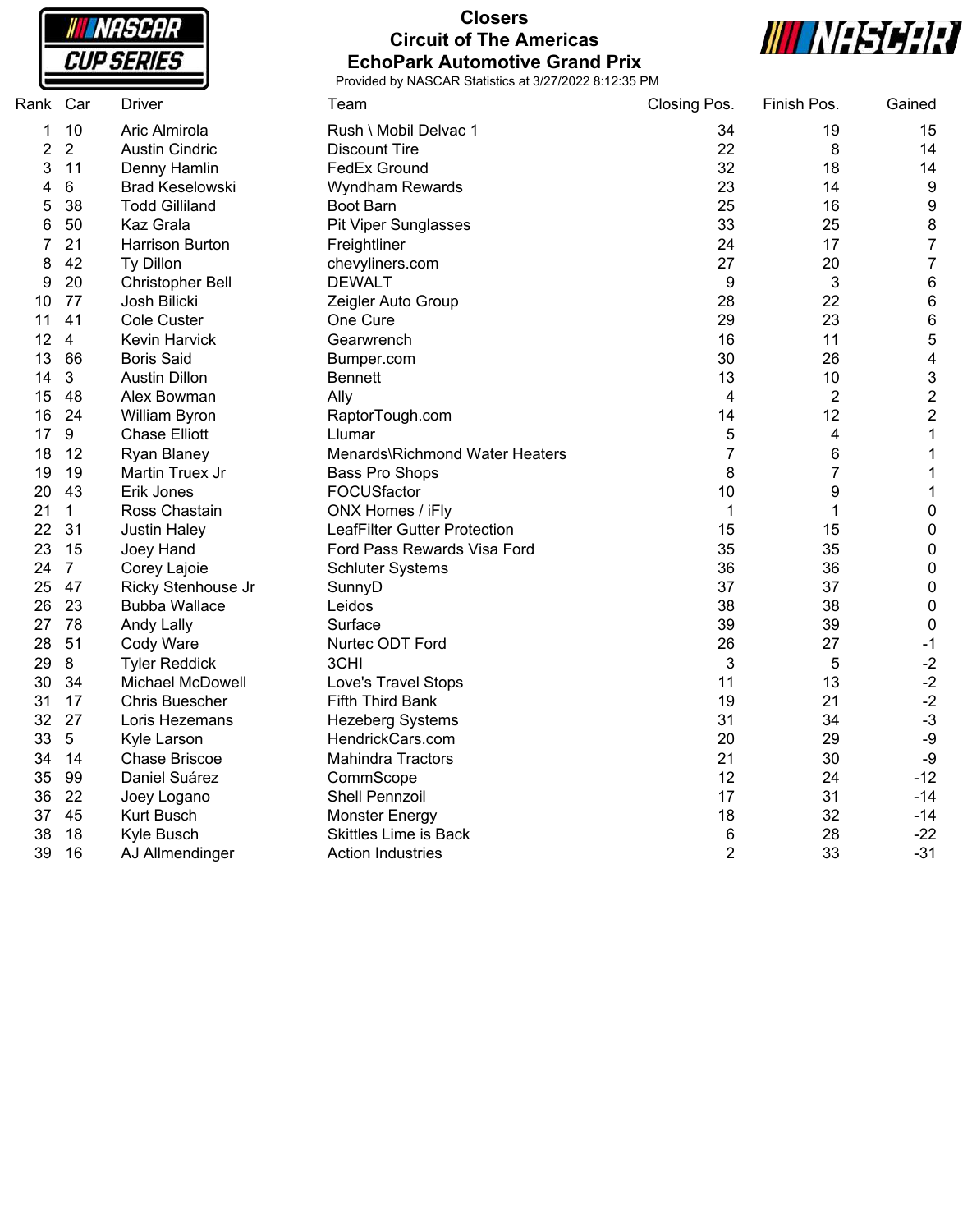**INASCAR CUP SERIES** 

## **Driver Rating Circuit of The Americas EchoPark Automotive Grand Prix**



| Rank Car |                | Driver                  | Team                                      | Finish Pos.    | <b>Driver Rating</b> |
|----------|----------------|-------------------------|-------------------------------------------|----------------|----------------------|
| 1        | $\mathbf{1}$   | Ross Chastain           | ONX Homes / iFly                          | 1              | 141.7                |
| 2        | $\overline{2}$ | <b>Austin Cindric</b>   | <b>Discount Tire</b>                      | 8              | 117.6                |
| 3        | 8              | <b>Tyler Reddick</b>    | 3CHI                                      | 5              | 115.5                |
| 4        | 48             | Alex Bowman             | Ally                                      | $\overline{2}$ | 112.3                |
| 5        | 12             | Ryan Blaney             | Menards\Richmond Water Heaters            | 6              | 107.9                |
| 6        | 9              | <b>Chase Elliott</b>    | Llumar                                    | 4              | 97.7                 |
| 7        | 16             | AJ Allmendinger         | <b>Action Industries</b>                  | 33             | 95.2                 |
| 8        | 20             | <b>Christopher Bell</b> | <b>DEWALT</b>                             | $\mathbf{3}$   | 90.5                 |
| 9        | 19             | Martin Truex Jr         | <b>Bass Pro Shops</b>                     | $\overline{7}$ | 89.0                 |
| 10       | 11             | Denny Hamlin            | FedEx Ground                              | 18             | 85.7                 |
| 11       | 41             | <b>Cole Custer</b>      | One Cure                                  | 23             | 85.7                 |
| 12       | 24             | William Byron           | RaptorTough.com                           | 12             | 83.5                 |
| 13       | 31             | <b>Justin Haley</b>     | LeafFilter Gutter Protection              | 15             | 80.0                 |
| 14       | 99             | Daniel Suárez           | CommScope                                 | 24             | 79.8                 |
| 15       | $\overline{4}$ | <b>Kevin Harvick</b>    | Gearwrench                                | 11             | 77.0                 |
| 16       | 14             | <b>Chase Briscoe</b>    | <b>Mahindra Tractors</b>                  | 30             | 73.6                 |
| 17       | 43             | Erik Jones              | FOCUSfactor                               | 9              | 72.7                 |
| 18       | 5              | Kyle Larson             | HendrickCars.com                          | 29             | 72.2                 |
| 19       | 22             | Joey Logano             | Shell Pennzoil                            | 31             | 70.3                 |
| 20       | 18             | Kyle Busch              | <b>Skittles Lime is Back</b>              | 28             | 70.2                 |
| 21       | 3              | <b>Austin Dillon</b>    | <b>Bennett</b>                            | 10             | 67.0                 |
| 22       | 17             | <b>Chris Buescher</b>   | Fifth Third Bank                          | 21             | 65.7                 |
| 23       | 21             | <b>Harrison Burton</b>  | Freightliner                              | 17             | 62.8                 |
| 24       | 10             | Aric Almirola           | Rush \ Mobil Delvac 1                     | 19             | 57.8                 |
| 25       | 34             | <b>Michael McDowell</b> | Love's Travel Stops                       | 13             | 56.5                 |
| 26       | 23             | <b>Bubba Wallace</b>    | Leidos                                    | 38             | 55.2                 |
| 27       | 38             | <b>Todd Gilliland</b>   | Boot Barn                                 | 16             | 52.8                 |
| 28       | $6\phantom{1}$ | <b>Brad Keselowski</b>  | Wyndham Rewards                           | 14             | 52.2                 |
| 29       | 45             | Kurt Busch              | <b>Monster Energy</b>                     | 32             | 48.8                 |
| 30       | 15             | Joey Hand               | Ford Pass Rewards Visa Ford               | 35             | 47.0                 |
| 31       | 42             | Ty Dillon               | chevyliners.com                           | 20             | 45.5                 |
| 32       | 77             | Josh Bilicki            | Zeigler Auto Group                        | 22             | 43.5                 |
| 33       | 47             | Ricky Stenhouse Jr      | SunnyD                                    | 37             | 43.2                 |
| 34       | 50             | Kaz Grala               | <b>Pit Viper Sunglasses</b>               | 25             | 39.8                 |
| 35       | 51             | Cody Ware               | Nurtec ODT Ford                           | 27             | 35.2                 |
| 36       | $\overline{7}$ | Corey Lajoie            | <b>Schluter Systems</b>                   | 36             | 32.7                 |
| 37       | 66             | <b>Boris Said</b>       | Bumper.com                                | 26             | 32.5                 |
| 38       | 27             | Loris Hezemans          | <b>Hezeberg Systems</b>                   | 34             | 27.0                 |
| 39       | 78             | <b>Andy Lally</b>       | Surface Sunscreen/MaintenanceSupplies.com | 39             | 25.3                 |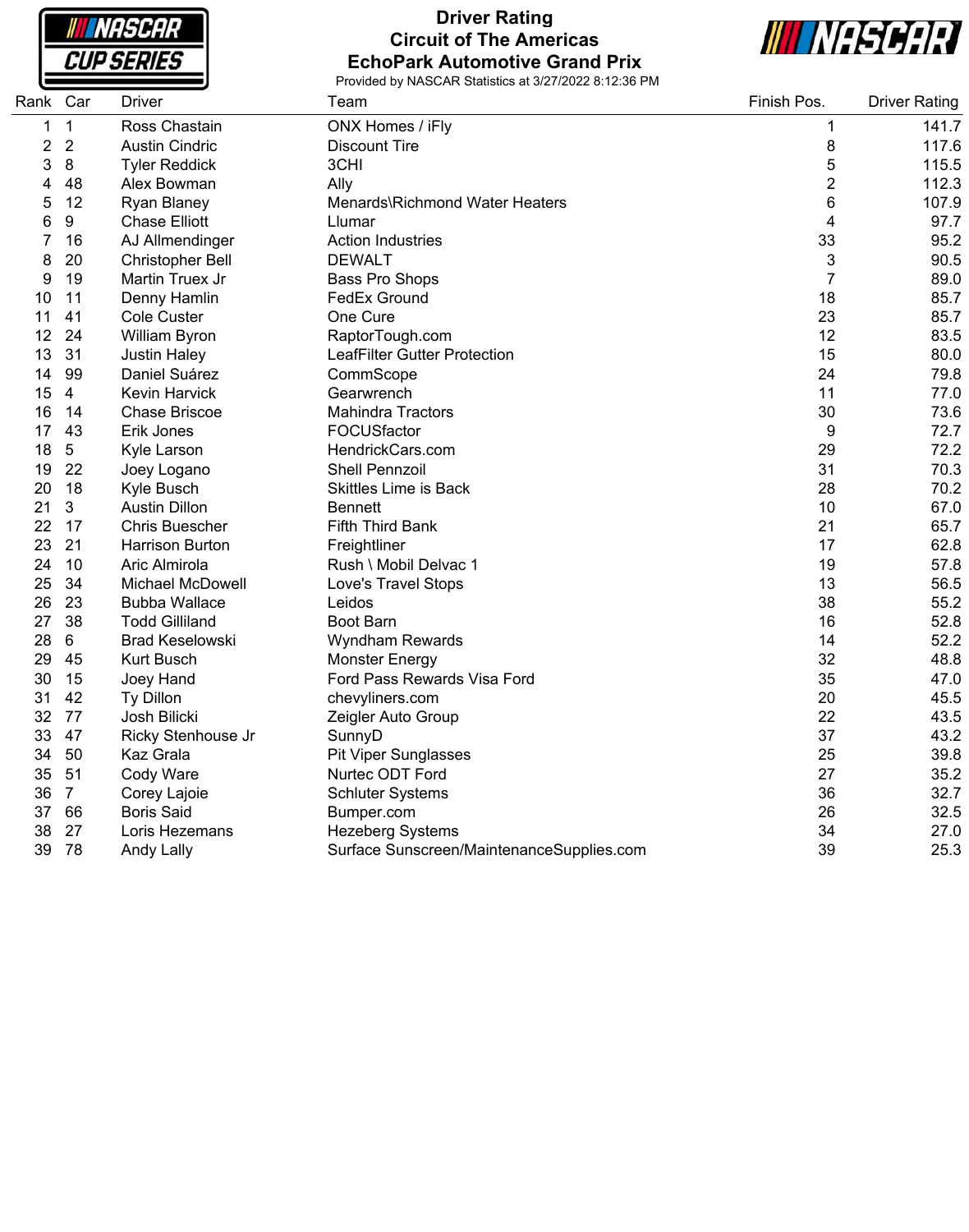**NASCAR CUP SERIES** 

#### **Fastest Drivers Early In A Run Circuit of The Americas EchoPark Automotive Grand Prix**



| Rank | Car          | Driver                  | Team                                | Laps | Finish Pos.    | Speed  |
|------|--------------|-------------------------|-------------------------------------|------|----------------|--------|
| 1    | 5            | Kyle Larson             | HendrickCars.com                    | 69   | 29             | 90.977 |
| 2    | 48           | Alex Bowman             | Ally                                | 69   | $\overline{2}$ | 90.721 |
| 3    | 99           | Daniel Suárez           | CommScope                           | 69   | 24             | 90.709 |
| 4    | 2            | <b>Austin Cindric</b>   | <b>Discount Tire</b>                | 69   | 8              | 90.667 |
| 5    | $\mathbf{1}$ | Ross Chastain           | ONX Homes / iFly                    | 69   |                | 90.559 |
| 6    | 12           | <b>Ryan Blaney</b>      | Menards\Richmond Water Heaters      | 69   | 6              | 90.514 |
|      | 9            | <b>Chase Elliott</b>    | Llumar                              | 69   | 4              | 90.480 |
| 8    | 31           | <b>Justin Haley</b>     | <b>LeafFilter Gutter Protection</b> | 69   | 15             | 90.383 |
| 9    | 8            | <b>Tyler Reddick</b>    | 3CHI                                | 69   | 5              | 90.374 |
| 10   | 41           | Cole Custer             | One Cure                            | 69   | 23             | 90.363 |
| 11   | 16           | AJ Allmendinger         | <b>Action Industries</b>            | 68   | 33             | 90.311 |
| 12   | 24           | William Byron           | RaptorTough.com                     | 69   | 12             | 90.252 |
| 13   | 17           | <b>Chris Buescher</b>   | Fifth Third Bank                    | 69   | 21             | 90.233 |
| 14   | 22           | Joey Logano             | <b>Shell Pennzoil</b>               | 69   | 31             | 90.206 |
| 15   | 43           | Erik Jones              | FOCUSfactor                         | 69   | 9              | 90.154 |
| 16   | 19           | Martin Truex Jr         | <b>Bass Pro Shops</b>               | 69   | 7              | 90.123 |
| 17   | 20           | Christopher Bell        | <b>DEWALT</b>                       | 69   | 3              | 90.092 |
| 18   | 14           | <b>Chase Briscoe</b>    | <b>Mahindra Tractors</b>            | 69   | 30             | 90.069 |
| 19   | 4            | Kevin Harvick           | Gearwrench                          | 69   | 11             | 90.055 |
| 20   | 18           | Kyle Busch              | <b>Skittles Lime is Back</b>        | 69   | 28             | 89.815 |
| 21   | 10           | Aric Almirola           | Rush \ Mobil Delvac 1               | 69   | 19             | 89.792 |
| 22   | 45           | <b>Kurt Busch</b>       | <b>Monster Energy</b>               | 69   | 32             | 89.716 |
| 23   | 21           | <b>Harrison Burton</b>  | Freightliner                        | 69   | 17             | 89.704 |
| 24   | 11           | Denny Hamlin            | <b>FedEx Ground</b>                 | 69   | 18             | 89.650 |
| 25   | 38           | <b>Todd Gilliland</b>   | <b>Boot Barn</b>                    | 69   | 16             | 89.647 |
| 26   | 3            | <b>Austin Dillon</b>    | <b>Bennett</b>                      | 69   | 10             | 89.402 |
| 27   | 6            | <b>Brad Keselowski</b>  | Wyndham Rewards                     | 69   | 14             | 89.360 |
| 28   | 34           | <b>Michael McDowell</b> | Love's Travel Stops                 | 69   | 13             | 89.057 |
| 29   | 42           | Ty Dillon               | chevyliners.com                     | 69   | 20             | 89.049 |
| 30   | 77           | Josh Bilicki            | Zeigler Auto Group                  | 69   | 22             | 88.948 |
| 31   | 51           | Cody Ware               | Nurtec ODT Ford                     | 69   | 27             | 88.666 |
| 32   | 50           | Kaz Grala               | <b>Pit Viper Sunglasses</b>         | 69   | 25             | 88.499 |
| 33   | 66           | <b>Boris Said</b>       | Bumper.com                          | 69   | 26             | 87.859 |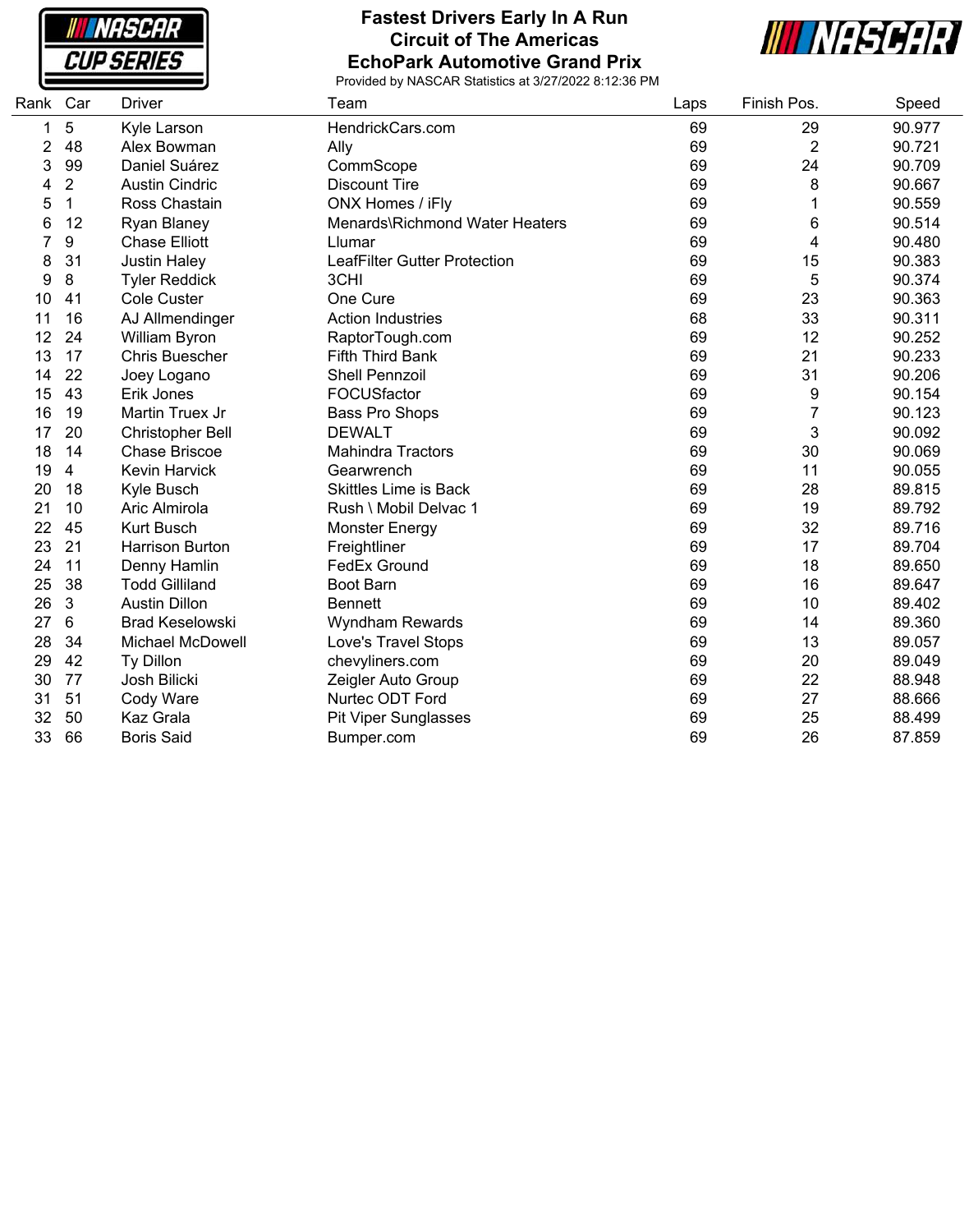**NASCAR CUP SERIES** 

#### **Fastest Drivers Late In A Run Circuit of The Americas EchoPark Automotive Grand Prix**



| Rank Car       |                | Driver                  | Team                                | Laps | Finish Pos.             | Speed  |
|----------------|----------------|-------------------------|-------------------------------------|------|-------------------------|--------|
| 1              | 1              | Ross Chastain           | ONX Homes / iFly                    | 69   | 1                       | 91.151 |
| $\overline{2}$ | $\overline{2}$ | <b>Austin Cindric</b>   | <b>Discount Tire</b>                | 69   | 8                       | 91.030 |
| 3              | 16             | AJ Allmendinger         | <b>Action Industries</b>            | 68   | 33                      | 90.962 |
| 4              | 48             | Alex Bowman             | Ally                                | 69   | $\overline{\mathbf{c}}$ | 90.956 |
| 5              | 12             | Ryan Blaney             | Menards\Richmond Water Heaters      | 69   | 6                       | 90.842 |
| 6              | 5              | Kyle Larson             | HendrickCars.com                    | 69   | 29                      | 90.802 |
|                | 99             | Daniel Suárez           | CommScope                           | 69   | 24                      | 90.772 |
| 8              | 8              | <b>Tyler Reddick</b>    | 3CHI                                | 69   | 5                       | 90.755 |
| 9              | 41             | <b>Cole Custer</b>      | One Cure                            | 69   | 23                      | 90.699 |
| 10             | 9              | <b>Chase Elliott</b>    | Llumar                              | 69   | 4                       | 90.619 |
| 11             | 22             | Joey Logano             | <b>Shell Pennzoil</b>               | 69   | 31                      | 90.532 |
| 12             | 11             | Denny Hamlin            | <b>FedEx Ground</b>                 | 69   | 18                      | 90.468 |
| 13             | 20             | <b>Christopher Bell</b> | <b>DEWALT</b>                       | 69   | 3                       | 90.443 |
| 14             | 4              | <b>Kevin Harvick</b>    | Gearwrench                          | 69   | 11                      | 90.359 |
| 15             | 24             | William Byron           | RaptorTough.com                     | 69   | 12                      | 90.343 |
| 16             | 43             | Erik Jones              | FOCUSfactor                         | 69   | 9                       | 90.247 |
| 17             | 31             | <b>Justin Haley</b>     | <b>LeafFilter Gutter Protection</b> | 69   | 15                      | 90.246 |
| 18             | 19             | Martin Truex Jr         | Bass Pro Shops                      | 69   | $\overline{7}$          | 90.232 |
| 19             | 3              | <b>Austin Dillon</b>    | <b>Bennett</b>                      | 69   | 10                      | 90.151 |
| 20             | 17             | <b>Chris Buescher</b>   | Fifth Third Bank                    | 69   | 21                      | 90.082 |
| 21             | 21             | <b>Harrison Burton</b>  | Freightliner                        | 69   | 17                      | 89.910 |
| 22             | 38             | <b>Todd Gilliland</b>   | <b>Boot Barn</b>                    | 69   | 16                      | 89.895 |
| 23             | 10             | Aric Almirola           | Rush \ Mobil Delvac 1               | 69   | 19                      | 89.878 |
| 24             | 34             | Michael McDowell        | Love's Travel Stops                 | 69   | 13                      | 89.752 |
| 25             | 45             | <b>Kurt Busch</b>       | <b>Monster Energy</b>               | 69   | 32                      | 89.559 |
| 26             | 14             | <b>Chase Briscoe</b>    | <b>Mahindra Tractors</b>            | 69   | 30                      | 89.471 |
| 27             | 77             | Josh Bilicki            | Zeigler Auto Group                  | 69   | 22                      | 89.403 |
| 28             | 6              | <b>Brad Keselowski</b>  | Wyndham Rewards                     | 69   | 14                      | 89.370 |
| 29             | 18             | Kyle Busch              | <b>Skittles Lime is Back</b>        | 69   | 28                      | 89.164 |
| 30             | 42             | Ty Dillon               | chevyliners.com                     | 69   | 20                      | 89.070 |
| 31             | 50             | Kaz Grala               | <b>Pit Viper Sunglasses</b>         | 69   | 25                      | 89.015 |
| 32             | 66             | <b>Boris Said</b>       | Bumper.com                          | 69   | 26                      | 87.394 |
| 33             | 51             | Cody Ware               | Nurtec ODT Ford                     | 69   | 27                      | 86.550 |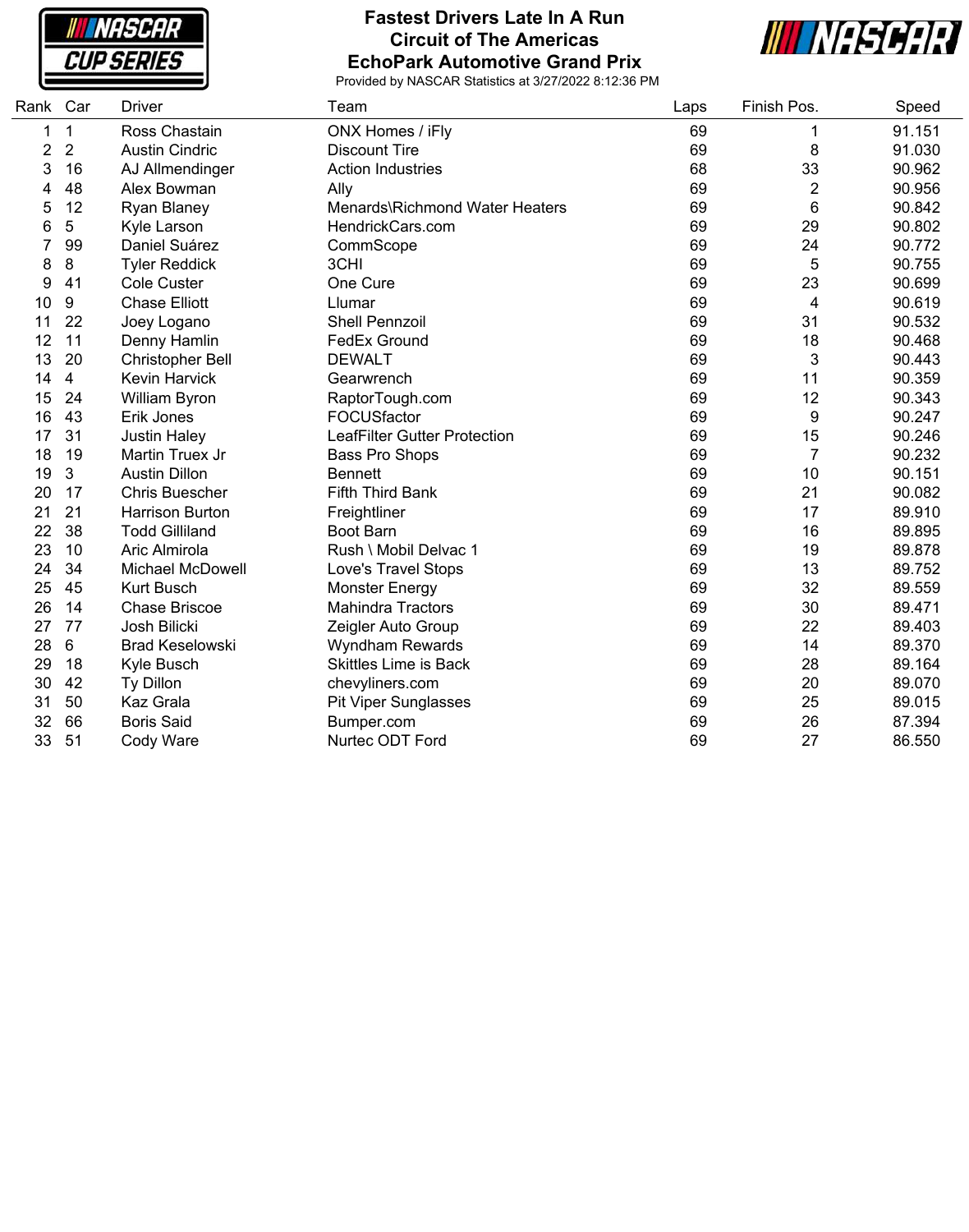

## **Fastest Laps Run Circuit of The Americas EchoPark Automotive Grand Prix**



| Rank Car       |      | Driver          | Team                           | Percentage | Finish Pos. | Laps |
|----------------|------|-----------------|--------------------------------|------------|-------------|------|
|                |      | Ross Chastain   | ONX Homes / iFly               | 44.7       |             | 17   |
| 2 <sub>2</sub> |      | Austin Cindric  | Discount Tire                  | 21.1       | 8           | 8    |
| 3              | -48  | Alex Bowman     | Ally                           | 10.5       |             | 4    |
| 4              | 12   | Ryan Blaney     | Menards\Richmond Water Heaters | 10.5       | 6           | 4    |
| 5              | -99  | Daniel Suárez   | CommScope                      | 10.5       | 24          |      |
| 6              | 14   | Chase Briscoe   | <b>Mahindra Tractors</b>       | 7.9        | 30          |      |
|                | 16   | AJ Allmendinger | Action Industries              | 7.9        | 33          |      |
| 8 5            |      | Kyle Larson     | HendrickCars.com               | 5.3        | 29          |      |
|                | 9 22 | Joey Logano     | <b>Shell Pennzoil</b>          | 2.6        | 31          |      |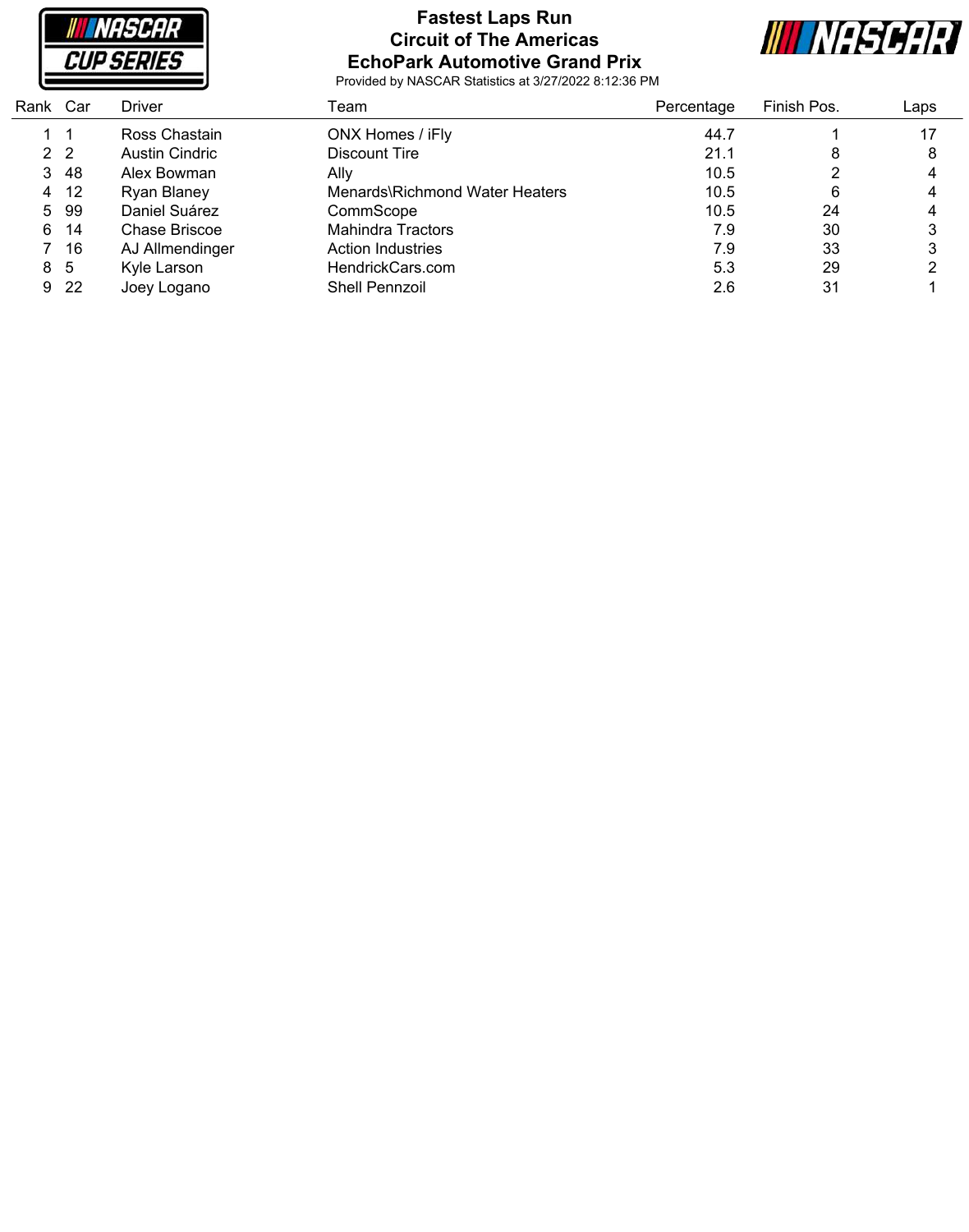**NASCAR CUP SERIES** 

## **Fastest on Restarts Circuit of The Americas EchoPark Automotive Grand Prix**



| Rank Car |                | <b>Driver</b>           | Team                                      | Finish Pos.             | Average Speed |
|----------|----------------|-------------------------|-------------------------------------------|-------------------------|---------------|
| 1        | 12             | Ryan Blaney             | Menards\Richmond Water Heaters            | 6                       | 90.236        |
| 2        | 48             | Alex Bowman             | Ally                                      | 2                       | 89.891        |
| 3        | $\mathbf{1}$   | Ross Chastain           | ONX Homes / iFly                          | 1                       | 89.820        |
| 4        | 9              | <b>Chase Elliott</b>    | Llumar                                    | $\overline{\mathbf{4}}$ | 89.672        |
| 5        | 16             | AJ Allmendinger         | <b>Action Industries</b>                  | 33                      | 89.430        |
| 6        | 5              | Kyle Larson             | HendrickCars.com                          | 29                      | 89.312        |
| 7        | 21             | <b>Harrison Burton</b>  | Freightliner                              | 17                      | 89.211        |
| 8        | 8              | <b>Tyler Reddick</b>    | 3CHI                                      | 5                       | 89.199        |
| 9        | $\overline{2}$ | <b>Austin Cindric</b>   | <b>Discount Tire</b>                      | 8                       | 89.133        |
| 10       | 47             | Ricky Stenhouse Jr      | SunnyD                                    | 37                      | 89.118        |
| 11       | 31             | <b>Justin Haley</b>     | LeafFilter Gutter Protection              | 15                      | 89.114        |
| 12       | 11             | Denny Hamlin            | <b>FedEx Ground</b>                       | 18                      | 88.871        |
| 13       | 19             | Martin Truex Jr         | Bass Pro Shops                            | $\overline{7}$          | 88.798        |
| 14       | 43             | Erik Jones              | FOCUSfactor                               | 9                       | 88.771        |
| 15       | 3              | <b>Austin Dillon</b>    | <b>Bennett</b>                            | 10                      | 88.706        |
| 16       | 24             | William Byron           | RaptorTough.com                           | 12                      | 88.699        |
| 17       | 23             | <b>Bubba Wallace</b>    | Leidos                                    | 38                      | 88.685        |
| 18       | 41             | Cole Custer             | One Cure                                  | 23                      | 88.600        |
| 19       | 18             | Kyle Busch              | <b>Skittles Lime is Back</b>              | 28                      | 88.598        |
| 20       | 6              | <b>Brad Keselowski</b>  | <b>Wyndham Rewards</b>                    | 14                      | 88.582        |
| 21       | 77             | Josh Bilicki            | Zeigler Auto Group                        | 22                      | 88.546        |
| 22       | 99             | Daniel Suárez           | CommScope                                 | 24                      | 88.290        |
| 23       | 17             | <b>Chris Buescher</b>   | Fifth Third Bank                          | 21                      | 88.149        |
| 24       | $\overline{4}$ | <b>Kevin Harvick</b>    | Gearwrench                                | 11                      | 88.031        |
| 25       | 22             | Joey Logano             | <b>Shell Pennzoil</b>                     | 31                      | 88.000        |
| 26       | 38             | <b>Todd Gilliland</b>   | Boot Barn                                 | 16                      | 87.744        |
| 27       | 42             | Ty Dillon               | chevyliners.com                           | 20                      | 87.666        |
| 28       | 14             | <b>Chase Briscoe</b>    | <b>Mahindra Tractors</b>                  | 30                      | 87.631        |
| 29       | 10             | Aric Almirola           | Rush \ Mobil Delvac 1                     | 19                      | 87.441        |
| 30       | 34             | Michael McDowell        | Love's Travel Stops                       | 13                      | 87.106        |
| 31       | 51             | Cody Ware               | Nurtec ODT Ford                           | 27                      | 86.975        |
| 32       | $\overline{7}$ | Corey Lajoie            | <b>Schluter Systems</b>                   | 36                      | 86.891        |
| 33       | 50             | Kaz Grala               | <b>Pit Viper Sunglasses</b>               | 25                      | 86.803        |
| 34       | 27             | Loris Hezemans          | <b>Hezeberg Systems</b>                   | 34                      | 86.704        |
| 35       | 66             | <b>Boris Said</b>       | Bumper.com                                | 26                      | 86.332        |
| 36       | 45             | <b>Kurt Busch</b>       | <b>Monster Energy</b>                     | 32                      | 86.290        |
| 37       | 20             | <b>Christopher Bell</b> | <b>DEWALT</b>                             | 3                       | 86.259        |
| 38       | 15             | Joey Hand               | Ford Pass Rewards Visa Ford               | 35                      | 85.672        |
| 39       | 78             | Andy Lally              | Surface Sunscreen/MaintenanceSupplies.com | 39                      | 84.964        |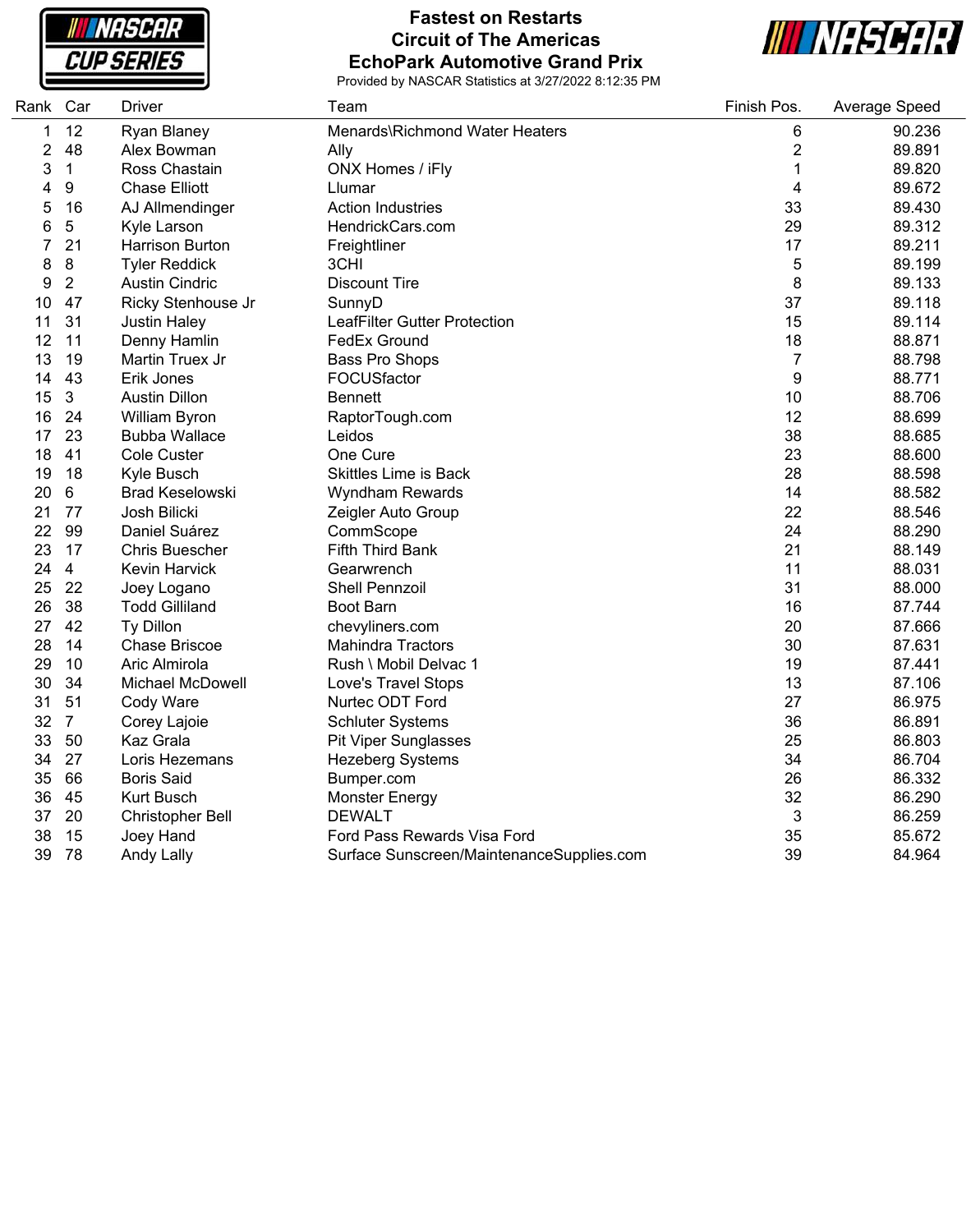

## **Green Flag Passes Circuit of The Americas EchoPark Automotive Grand Prix**



| Rank Car |                  | Driver                  | Team                                      | Finish Pos.    | <b>Green Flag Passes</b> |
|----------|------------------|-------------------------|-------------------------------------------|----------------|--------------------------|
| 1        | 6                | <b>Brad Keselowski</b>  | Wyndham Rewards                           | 14             | 111                      |
| 2        | 21               | Harrison Burton         | Freightliner                              | 17             | 104                      |
| 3        | 14               | <b>Chase Briscoe</b>    | <b>Mahindra Tractors</b>                  | 30             | 102                      |
| 4        | 77               | Josh Bilicki            | Zeigler Auto Group                        | 22             | 96                       |
| 5        | 45               | <b>Kurt Busch</b>       | <b>Monster Energy</b>                     | 32             | 91                       |
| 6        | 22               | Joey Logano             | <b>Shell Pennzoil</b>                     | 31             | 87                       |
|          | 47               | Ricky Stenhouse Jr      | SunnyD                                    | 37             | 87                       |
| 8        | 42               | Ty Dillon               | chevyliners.com                           | 20             | 85                       |
| 9        | 5                | Kyle Larson             | HendrickCars.com                          | 29             | 85                       |
| 10       | 3                | <b>Austin Dillon</b>    | <b>Bennett</b>                            | 10             | 84                       |
| 11       | 24               | William Byron           | RaptorTough.com                           | 12             | 84                       |
| 12       | 50               | Kaz Grala               | <b>Pit Viper Sunglasses</b>               | 25             | 82                       |
| 13       | 31               | <b>Justin Haley</b>     | <b>LeafFilter Gutter Protection</b>       | 15             | 79                       |
| 14       | 2                | <b>Austin Cindric</b>   | <b>Discount Tire</b>                      | 8              | 75                       |
| 15       | 10               | Aric Almirola           | Rush \ Mobil Delvac 1                     | 19             | 73                       |
| 16       | 38               | <b>Todd Gilliland</b>   | <b>Boot Barn</b>                          | 16             | 71                       |
| 17       | 11               | Denny Hamlin            | FedEx Ground                              | 18             | 68                       |
| 18       | 15               | Joey Hand               | Ford Pass Rewards Visa Ford               | 35             | 68                       |
| 19       | 12               | <b>Ryan Blaney</b>      | Menards\Richmond Water Heaters            | 6              | 63                       |
| 20       | 34               | Michael McDowell        | Love's Travel Stops                       | 13             | 62                       |
| 21       | 18               | Kyle Busch              | <b>Skittles Lime is Back</b>              | 28             | 61                       |
| 22       | 23               | <b>Bubba Wallace</b>    | Leidos                                    | 38             | 60                       |
| 23       | $\boldsymbol{9}$ | <b>Chase Elliott</b>    | Llumar                                    | 4              | 58                       |
| 24       | 51               | Cody Ware               | Nurtec ODT Ford                           | 27             | 58                       |
| 25       | 99               | Daniel Suárez           | CommScope                                 | 24             | 56                       |
| 26       | 20               | <b>Christopher Bell</b> | <b>DEWALT</b>                             | 3              | 54                       |
| 27       | 43               | Erik Jones              | FOCUSfactor                               | 9              | 52                       |
| 28       | 27               | Loris Hezemans          | <b>Hezeberg Systems</b>                   | 34             | 52                       |
| 29       | 17               | <b>Chris Buescher</b>   | <b>Fifth Third Bank</b>                   | 21             | 51                       |
| 30       | 16               | AJ Allmendinger         | <b>Action Industries</b>                  | 33             | 51                       |
| 31       | 41               | Cole Custer             | One Cure                                  | 23             | 50                       |
| 32       | 66               | <b>Boris Said</b>       | Bumper.com                                | 26             | 50                       |
| 33       | $\overline{7}$   | Corey Lajoie            | <b>Schluter Systems</b>                   | 36             | 50                       |
| 34       | 48               | Alex Bowman             | Ally                                      | $\overline{2}$ | 47                       |
| 35       | $\overline{4}$   | <b>Kevin Harvick</b>    | Gearwrench                                | 11             | 47                       |
| 36       | 19               | Martin Truex Jr         | Bass Pro Shops                            | 7              | 46                       |
| 37       | 1                | Ross Chastain           | ONX Homes / iFly                          | 1              | 43                       |
| 38       | 8                | <b>Tyler Reddick</b>    | 3CHI                                      | 5              | 35                       |
| 39       | 78               | <b>Andy Lally</b>       | Surface Sunscreen/MaintenanceSupplies.com | 39             | 21                       |
|          |                  |                         |                                           |                |                          |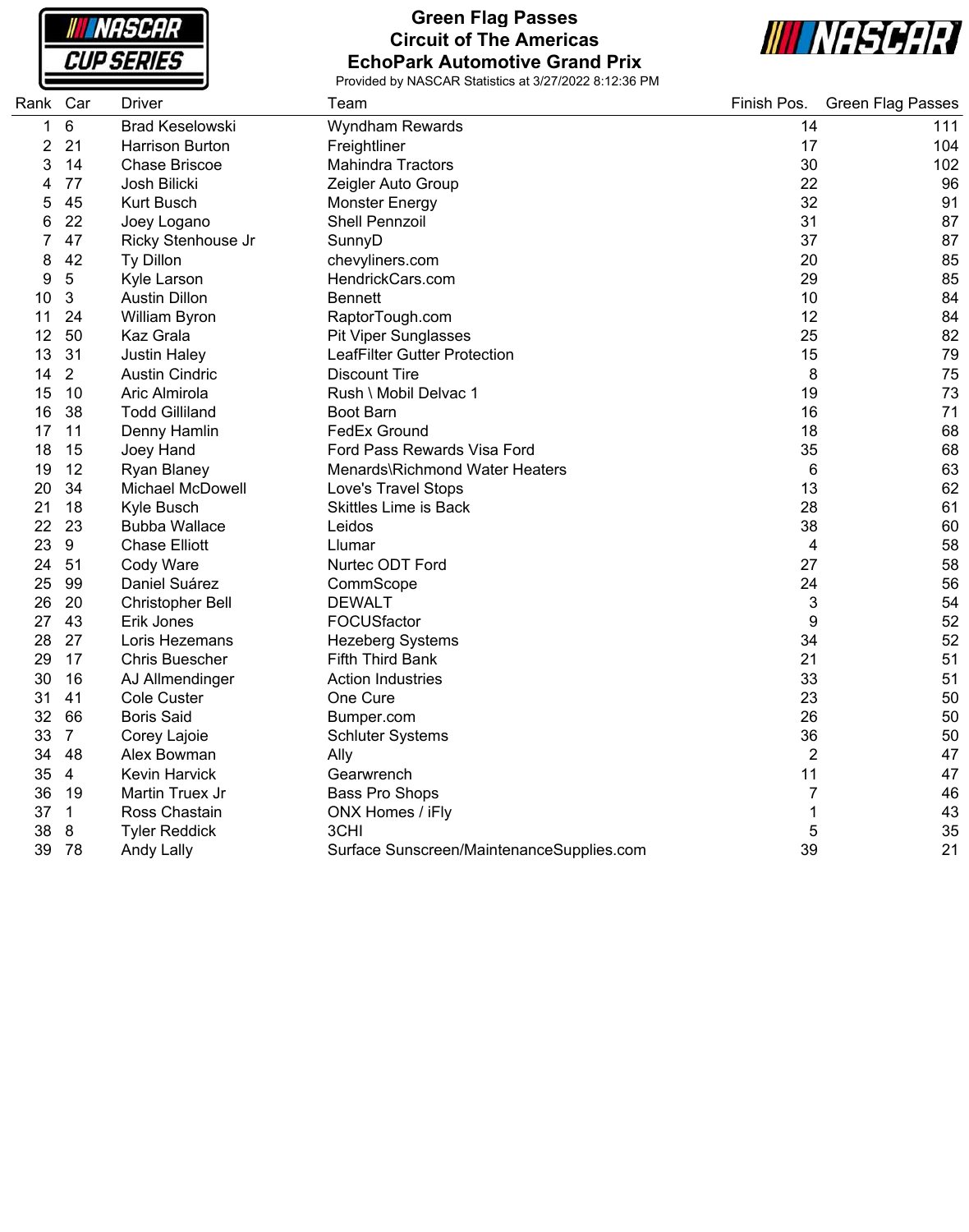**NASCAR CUP SERIES** 

#### **Green Flag Speed Circuit of The Americas EchoPark Automotive Grand Prix**



| Rank Car |                | Driver                 | Team                           | Finish Pos.     | Green Flag Speed |
|----------|----------------|------------------------|--------------------------------|-----------------|------------------|
| 1        | $\mathbf{1}$   | Ross Chastain          | ONX Homes / iFly               | 1               | 91.146           |
| 2        | 16             | AJ Allmendinger        | <b>Action Industries</b>       | 33              | 90.909           |
| 3        | 48             | Alex Bowman            | Ally                           | 2               | 90.892           |
| 4        | $\overline{2}$ | <b>Austin Cindric</b>  | <b>Discount Tire</b>           | 8               | 90.869           |
| 5        | 12             | Ryan Blaney            | Menards\Richmond Water Heaters | $6\phantom{1}6$ | 90.744           |
| 6        | 99             | Daniel Suárez          | CommScope                      | 24              | 90.714           |
| 7        | 8              | <b>Tyler Reddick</b>   | 3CHI                           | 5               | 90.669           |
| 8        | $\mathbf 5$    | Kyle Larson            | HendrickCars.com               | 29              | 90.661           |
| 9        | 41             | <b>Cole Custer</b>     | One Cure                       | 23              | 90.646           |
| 10       | 9              | <b>Chase Elliott</b>   | Llumar                         | $\overline{4}$  | 90.597           |
| 11       | 22             | Joey Logano            | <b>Shell Pennzoil</b>          | 31              | 90.397           |
| 12       | 24             | William Byron          | RaptorTough.com                | 12              | 90.368           |
| 13       | 31             | <b>Justin Haley</b>    | LeafFilter Gutter Protection   | 15              | 90.319           |
| 14       | 19             | Martin Truex Jr        | <b>Bass Pro Shops</b>          | $\overline{7}$  | 90.247           |
| 15       | 14             | <b>Chase Briscoe</b>   | <b>Mahindra Tractors</b>       | 30              | 90.241           |
| 16       | 20             | Christopher Bell       | <b>DEWALT</b>                  | 3               | 90.212           |
| 17       | 11             | Denny Hamlin           | FedEx Ground                   | 18              | 90.206           |
| 18       | 4              | Kevin Harvick          | Gearwrench                     | 11              | 90.187           |
| 19       | 43             | Erik Jones             | FOCUSfactor                    | 9               | 90.177           |
| 20       | 17             | <b>Chris Buescher</b>  | Fifth Third Bank               | 21              | 90.116           |
| 21       | 15             | Joey Hand              | Ford Pass Rewards Visa Ford    | 35              | 89.949           |
| 22       | 23             | <b>Bubba Wallace</b>   | Leidos                         | 38              | 89.913           |
| 23       | 21             | <b>Harrison Burton</b> | Freightliner                   | 17              | 89.878           |
| 24       | 3              | <b>Austin Dillon</b>   | <b>Bennett</b>                 | 10              | 89.796           |
| 25       | 10             | Aric Almirola          | Rush \ Mobil Delvac 1          | 19              | 89.781           |
| 26       | 18             | Kyle Busch             | <b>Skittles Lime is Back</b>   | 28              | 89.615           |
| 27       | 45             | <b>Kurt Busch</b>      | <b>Monster Energy</b>          | 32              | 89.608           |
| 28       | 38             | <b>Todd Gilliland</b>  | Boot Barn                      | 16              | 89.572           |
| 29       | 47             | Ricky Stenhouse Jr     | SunnyD                         | 37              | 89.550           |
| 30       | 6              | <b>Brad Keselowski</b> | <b>Wyndham Rewards</b>         | 14              | 89.387           |
| 31       | 34             | Michael McDowell       | Love's Travel Stops            | 13              | 89.357           |
| 32       | 77             | Josh Bilicki           | Zeigler Auto Group             | 22              | 89.255           |
| 33       | $\overline{7}$ | Corey Lajoie           | <b>Schluter Systems</b>        | 36              | 89.217           |
| 34       | 50             | Kaz Grala              | <b>Pit Viper Sunglasses</b>    | 25              | 88.756           |
| 35       | 78             | <b>Andy Lally</b>      | Surface                        | 39              | 88.755           |
| 36       | 42             | Ty Dillon              | chevyliners.com                | 20              | 88.604           |
| 37       | 51             | Cody Ware              | Nurtec ODT Ford                | 27              | 87.829           |
| 38       | 27             | Loris Hezemans         | <b>Hezeberg Systems</b>        | 34              | 87.784           |
| 39       | 66             | <b>Boris Said</b>      | Bumper.com                     | 26              | 87.664           |
|          |                |                        |                                |                 |                  |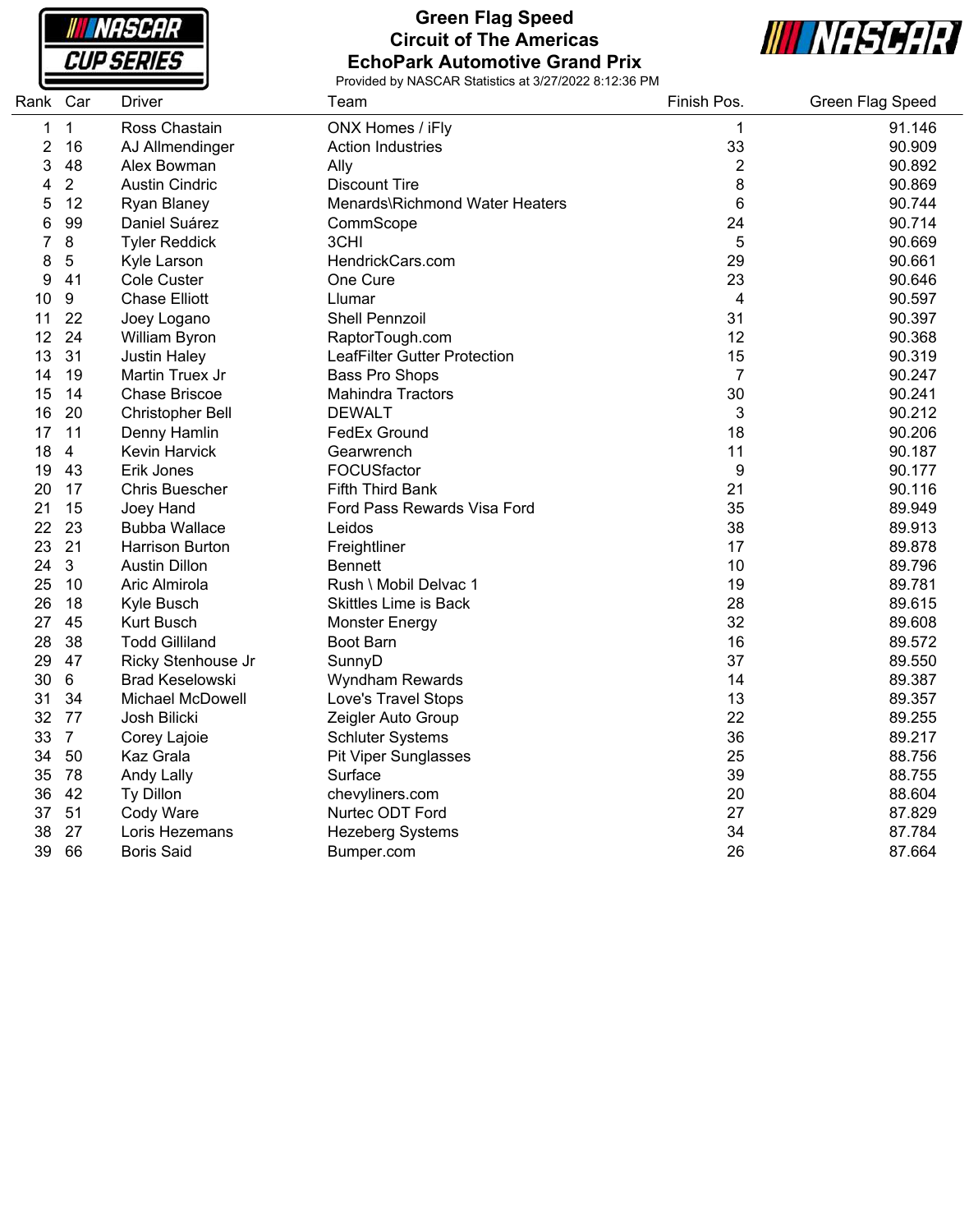**NASCAR CUP SERIES** 

## **Laps in Top 15 Circuit of The Americas EchoPark Automotive Grand Prix**



| Rank Car |                | <b>Driver</b>           | Team                                | Percentage | Finish Pos.    | Laps           |
|----------|----------------|-------------------------|-------------------------------------|------------|----------------|----------------|
| 1        | 1              | Ross Chastain           | ONX Homes / iFly                    | 100.0      | 1              | 69             |
| 2        | 8              | <b>Tyler Reddick</b>    | 3CHI                                | 97.1       | 5              | 67             |
| 3        | 12             | Ryan Blaney             | Menards\Richmond Water Heaters      | 84.1       | 6              | 58             |
| 4        | 18             | Kyle Busch              | <b>Skittles Lime is Back</b>        | 82.6       | 28             | 57             |
| 5        | 48             | Alex Bowman             | Ally                                | 79.7       | $\overline{2}$ | 55             |
| 6        | 9              | <b>Chase Elliott</b>    | Llumar                              | 79.7       | 4              | 55             |
| 7        | 16             | AJ Allmendinger         | <b>Action Industries</b>            | 76.8       | 33             | 53             |
| 8        | $\overline{2}$ | <b>Austin Cindric</b>   | <b>Discount Tire</b>                | 75.4       | 8              | 52             |
| 9        | 41             | <b>Cole Custer</b>      | One Cure                            | 75.4       | 23             | 52             |
| 10       | 11             | Denny Hamlin            | <b>FedEx Ground</b>                 | 68.1       | 18             | 47             |
| 11       | 19             | Martin Truex Jr         | Bass Pro Shops                      | 66.7       | 7              | 46             |
| 12       | 20             | Christopher Bell        | <b>DEWALT</b>                       | 59.4       | 3              | 41             |
| 13       | 14             | <b>Chase Briscoe</b>    | <b>Mahindra Tractors</b>            | 59.4       | 30             | 41             |
| 14       | 4              | <b>Kevin Harvick</b>    | Gearwrench                          | 56.5       | 11             | 39             |
| 15       | 5              | Kyle Larson             | HendrickCars.com                    | 55.1       | 29             | 38             |
| 16       | 31             | <b>Justin Haley</b>     | <b>LeafFilter Gutter Protection</b> | 53.6       | 15             | 37             |
| 17       | 43             | Erik Jones              | FOCUSfactor                         | 49.3       | 9              | 34             |
| 18       | 24             | William Byron           | RaptorTough.com                     | 49.3       | 12             | 34             |
| 19       | 22             | Joey Logano             | <b>Shell Pennzoil</b>               | 39.1       | 31             | 27             |
| 20       | 99             | Daniel Suárez           | CommScope                           | 36.2       | 24             | 25             |
| 21       | 3              | <b>Austin Dillon</b>    | <b>Bennett</b>                      | 26.1       | 10             | 18             |
| 22       | 34             | <b>Michael McDowell</b> | Love's Travel Stops                 | 26.1       | 13             | 18             |
| 23       | 17             | <b>Chris Buescher</b>   | Fifth Third Bank                    | 21.7       | 21             | 15             |
| 24       | 21             | <b>Harrison Burton</b>  | Freightliner                        | 14.5       | 17             | 10             |
| 25       | 15             | Joey Hand               | Ford Pass Rewards Visa Ford         | 14.5       | 35             | 10             |
| 26       | 10             | Aric Almirola           | Rush \ Mobil Delvac 1               | 11.6       | 19             | 8              |
| 27       | 23             | <b>Bubba Wallace</b>    | Leidos                              | 11.6       | 38             | 8              |
| 28       | 47             | Ricky Stenhouse Jr      | SunnyD                              | 10.1       | 37             | $\overline{7}$ |
| 29       | 45             | Kurt Busch              | <b>Monster Energy</b>               | 7.3        | 32             | 5              |
| 30       | 6              | Brad Keselowski         | <b>Wyndham Rewards</b>              | 5.8        | 14             | 4              |
| 31       | 42             | <b>Ty Dillon</b>        | chevyliners.com                     | 2.9        | 20             | 2              |
| 32       | 77             | Josh Bilicki            | Zeigler Auto Group                  | 2.9        | 22             | $\overline{2}$ |
| 33       | 50             | Kaz Grala               | <b>Pit Viper Sunglasses</b>         | 1.5        | 25             | 1              |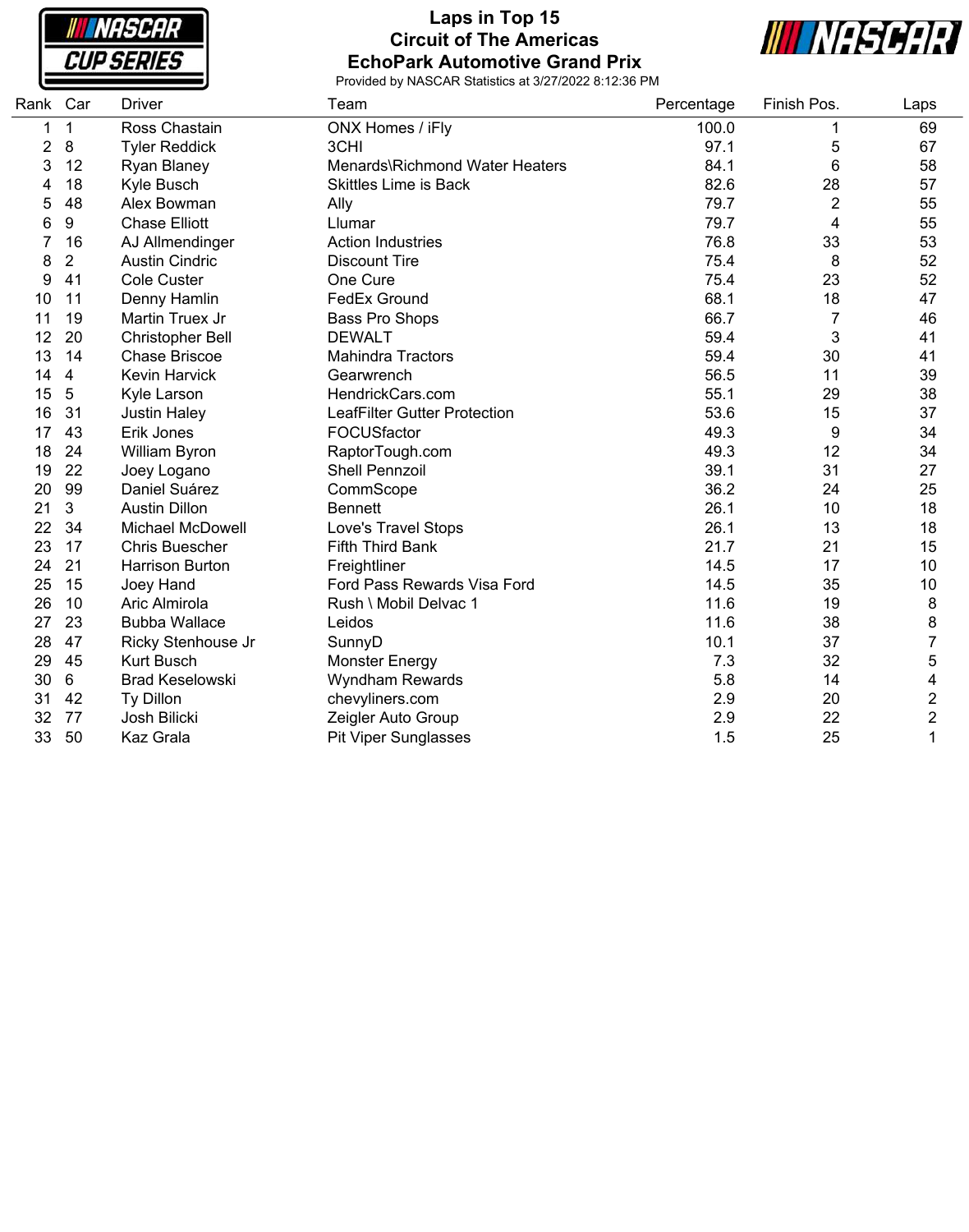

### **Laps Led Circuit of The Americas EchoPark Automotive Grand Prix**



|                |      | Ross Chastain        | ONX Homes / iFly               | 44.93 |    | 31 |
|----------------|------|----------------------|--------------------------------|-------|----|----|
| $\mathbf{2}^-$ | -99  | Daniel Suárez        | CommScope                      | 21.74 | 24 | 15 |
| 3 <sub>2</sub> |      | Austin Cindric       | Discount Tire                  | 15.94 | 8  | 11 |
| 4              | -11  | Denny Hamlin         | FedEx Ground                   | 4.35  | 18 |    |
| 5 8            |      | <b>Tyler Reddick</b> | 3CHI                           | 2.90  | 5  |    |
| 6.             | -14  | Chase Briscoe        | Mahindra Tractors              | 2.90  | 30 |    |
| 7 22           |      | Joey Logano          | <b>Shell Pennzoil</b>          | 2.90  | 31 |    |
| 8              | -16  | AJ Allmendinger      | Action Industries              | 2.94  | 33 |    |
| 9              | - 12 | Ryan Blaney          | Menards\Richmond Water Heaters | 1.45  | 6  |    |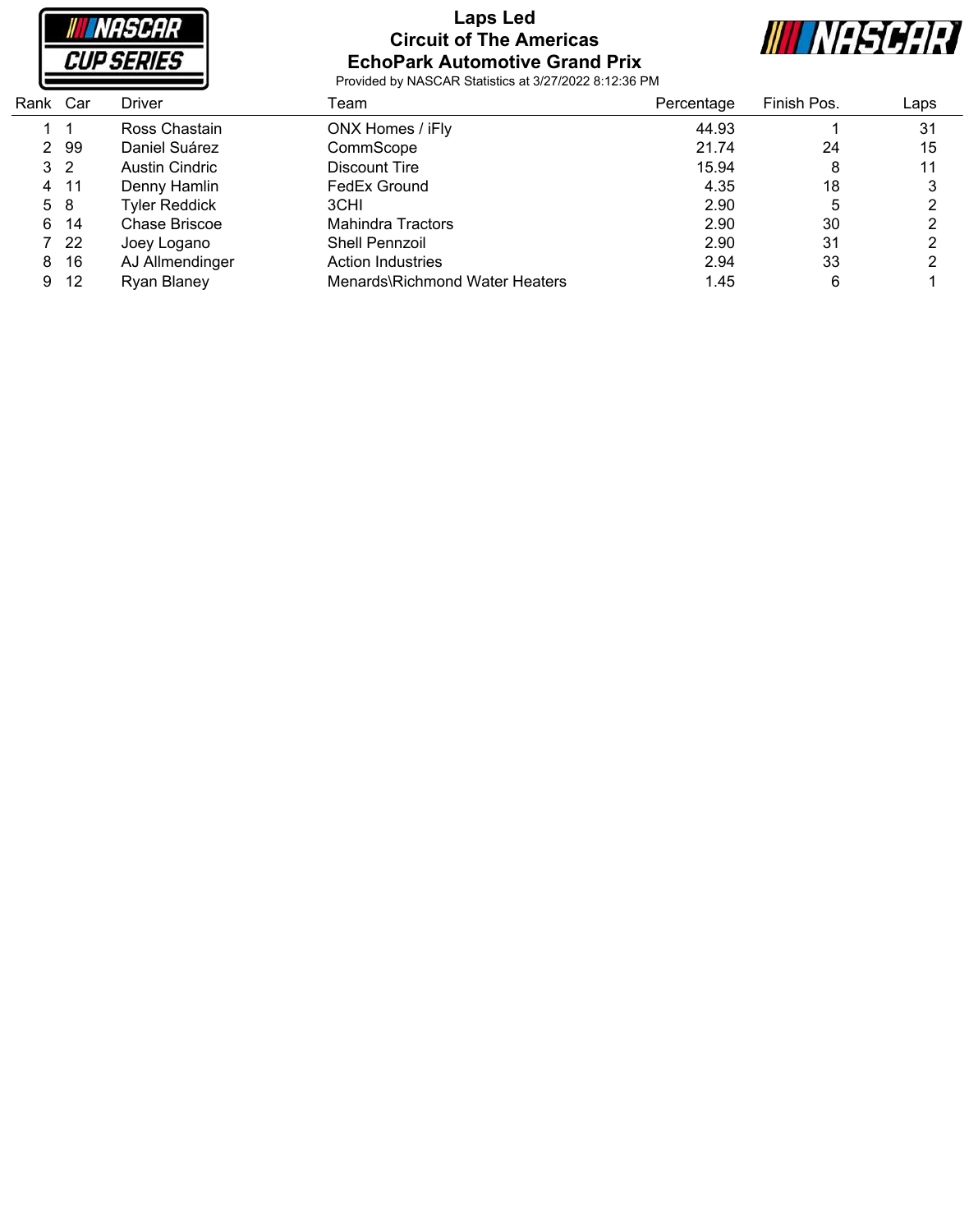**NASCAR CUP SERIES** 

## **Quality Passes Circuit of The Americas EchoPark Automotive Grand Prix**



| Rank | Car            | Driver                  | Team                                | Finish Pos.    | <b>Quality Passes</b>     |
|------|----------------|-------------------------|-------------------------------------|----------------|---------------------------|
|      | 9              | <b>Chase Elliott</b>    | Llumar                              | 4              | 39                        |
| 2    | 18             | Kyle Busch              | <b>Skittles Lime is Back</b>        | 28             | 38                        |
| 3    | 1              | Ross Chastain           | ONX Homes / iFly                    |                | 34                        |
|      | 19             | Martin Truex Jr         | <b>Bass Pro Shops</b>               |                | 32                        |
| 5    | $\overline{2}$ | <b>Austin Cindric</b>   | <b>Discount Tire</b>                | 8              | 29                        |
| 6    | $\sqrt{5}$     | Kyle Larson             | HendrickCars.com                    | 29             | 29                        |
|      | 48             | Alex Bowman             | Ally                                | $\overline{2}$ | 28                        |
| 8    | 12             | <b>Ryan Blaney</b>      | Menards\Richmond Water Heaters      | 6              | 28                        |
| 9    | 41             | <b>Cole Custer</b>      | One Cure                            | 23             | 28                        |
| 10   | 14             | <b>Chase Briscoe</b>    | <b>Mahindra Tractors</b>            | 30             | 27                        |
| 11   | 8              | <b>Tyler Reddick</b>    | 3CHI                                | 5              | 24                        |
| 12   | 43             | Erik Jones              | FOCUSfactor                         | 9              | 24                        |
| 13   | 4              | Kevin Harvick           | Gearwrench                          | 11             | 23                        |
| 14   | 20             | <b>Christopher Bell</b> | <b>DEWALT</b>                       | 3              | 22                        |
| 15   | 31             | <b>Justin Haley</b>     | <b>LeafFilter Gutter Protection</b> | 15             | 22                        |
| 16   | 11             | Denny Hamlin            | <b>FedEx Ground</b>                 | 18             | 22                        |
| 17   | 16             | AJ Allmendinger         | <b>Action Industries</b>            | 33             | 22                        |
| 18   | 3              | <b>Austin Dillon</b>    | <b>Bennett</b>                      | 10             | 19                        |
| 19   | 17             | Chris Buescher          | Fifth Third Bank                    | 21             | 17                        |
| 20   | 24             | William Byron           | RaptorTough.com                     | 12             | 16                        |
| 21   | 34             | Michael McDowell        | Love's Travel Stops                 | 13             | 15                        |
| 22   | 22             | Joey Logano             | <b>Shell Pennzoil</b>               | 31             | 11                        |
| 23   | 21             | <b>Harrison Burton</b>  | Freightliner                        | 17             | 8                         |
| 24   | 99             | Daniel Suárez           | CommScope                           | 24             | 7                         |
| 25   | 15             | Joey Hand               | Ford Pass Rewards Visa Ford         | 35             | $\overline{7}$            |
| 26   | 47             | Ricky Stenhouse Jr      | SunnyD                              | 37             | 7                         |
| 27   | 6              | <b>Brad Keselowski</b>  | <b>Wyndham Rewards</b>              | 14             | 5                         |
| 28   | 23             | <b>Bubba Wallace</b>    | Leidos                              | 38             | 4                         |
| 29   | 10             | Aric Almirola           | Rush \ Mobil Delvac 1               | 19             | $\ensuremath{\mathsf{3}}$ |
| 30   | 42             | Ty Dillon               | chevyliners.com                     | 20             | $\ensuremath{\mathsf{3}}$ |
| 31   | 45             | Kurt Busch              | <b>Monster Energy</b>               | 32             | 3                         |
| 32   | 77             | Josh Bilicki            | Zeigler Auto Group                  | 22             | 1                         |
| 33   | 50             | Kaz Grala               | <b>Pit Viper Sunglasses</b>         | 25             | 1                         |